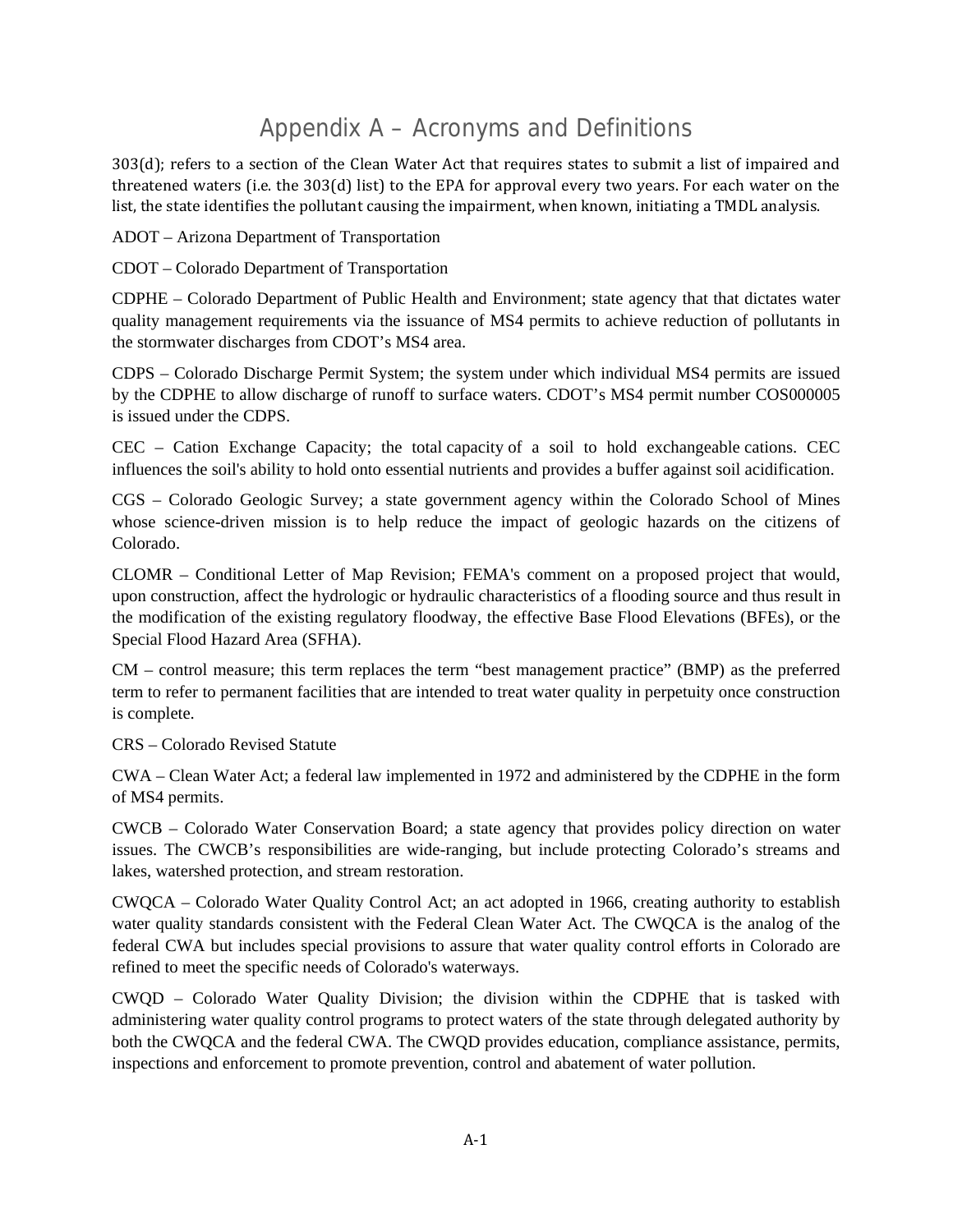DDM – Drainage Design Manual; the CDOT-authored document that provides guidance and detailed design criteria for multiple aspects of drainage design including PWQ CMs.

DSRT – Division of Science, Research & Technology; a division of the NJDEP that is responsible for certifying final pollutant removal rates for all manufactured treatment devices.

DTD – Division of Transportation Development; a CDOT division that includes the Applied Research and Innovation Branch whose mission is to save Colorado citizens' money, time, and lives while preserving the environment and quality of life through the research, development and deployment of innovative products, materials, and methods in transportation.

DWR – Colorado Division of Water Resources; also known as the Office of the State Engineer, the DWR administers water rights and oversees dam safety, among many other services in Colorado.

EA – Environmental Assessment; a document prepared under NEPA to provide sufficient evidence and analysis to determine whether a proposed agency action would require preparation of an environmental impact statement or a finding of no significant impact.

EDB – Extended Detention Basin; a facility that provides temporary storage of stormwater runoff. It has an outlet structure that detains and attenuates inflows and promotes the settlement of pollutants.

EIS – Environmental Impact Statement; a document prepared under NEPA to describe the effects of proposed activities on the environment.

EPA – Environmental Protection Agency; Federal agency in charge of implementing the federal Clean Water Act. In Colorado EPA has delegated the implementation of the CWA to CDPHE. Ultimately, EPA is the overreaching governing agency of the MS4.

EURV – Excess Urban Runoff Volume; the difference in runoff volume between the developed condition and the undeveloped (i.e., natural) condition.

HSG – Hydrologic Soil Group; one of four soil classifications created by the Natural Resource Conservation Service (NRCS) based on a soil's runoff potential. The four HSGs are A, B, C and D. Type A soils generally have the smallest runoff potential and Type D the greatest.

LOMR – Letter of Map Revision; FEMA's modification to an effective Flood Insurance Rate Map (FIRM), or Flood Boundary and Floodway Map (FBFM), or both.

Mitigation Pool – In order to meet the requirements of the MS4 permit, CDOT contributes \$6.5 million annually to the PWQ Mitigation Pool. Funding is to construct PWQ CMs that will treat runoff from CDOT MS4 area.

MnDOT – Minnesota Department of Transportation

MPC – Mitigation Pool Committee; the MPC is a committee that evaluates projects' proposed PWQ CMs to determine if funding from the Mitigation Pool can be allocated to them. The MPC also may grant variances for CMs that require them.

MS4 – Municipal Separate Storm Sewer System; a conveyance or system of conveyances that is owned by a state, city, town, village, or other public entity that discharges to waters of the U.S.; designed or used to collect or convey stormwater (e.g., storm drains, pipes, ditches); not a combined sewer; and not part of a sewage treatment plant, or publicly owned treatment works.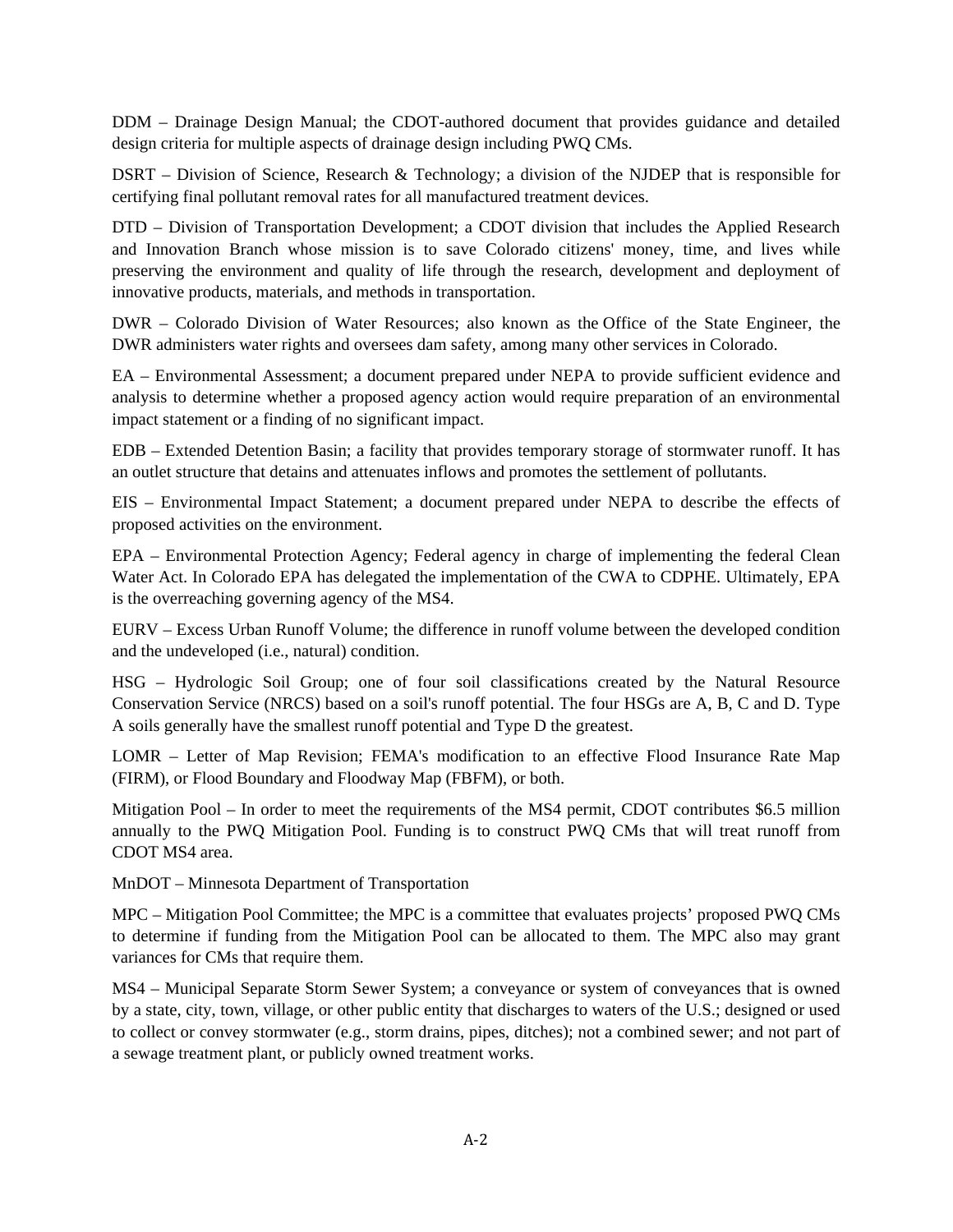NDRD – New Development Redevelopment; NDRD refers to CDOT's program to treat water quality using PWQ CMs. Also known as the NDRD Interim Program, this program is the precursor to the PWQ Program.

NEPA – National Environmental Policy Act; a US environmental law that promotes the enhancement of the environment enacted on January 1, 1970.

NJCAT – New Jersey Corporation for Advanced Technology; the entity that verifies CM pollutant removal rates and maintains a database of verified CMs.

NJDEP – New Jersey Department of Environmental Protection.

PLD – Porous Landscape Detention; a low lying vegetated area underlain by a sand bed with an underdrain pipe. The underdrain gradually dewaters the sand bed to a nearby channel, swale, or storm sewer.

PWQ – Permanent Water Quality; a general acronym. It is also a designation for CMs that are intended to be in service indefinitely as opposed to facilities that are intended to treat water quality during construction.

PWQ Program – one of the seven programs required by CDOT's MS4 permit, which requires CDOT to reduce the discharge of pollutants to the MS4 area that come from new development and redevelopment (NDRD). The PWQ Program requirements are outlined in the PWQ Program Guidance.

RPEM – Regional Planning and Environmental Manager; the CDOT employee responsible for managing environmental and planning staff and projects for a Region. The RPEM signs the 128 form and is responsible for ensuring environmental clearances are met on projects.

RWPCM – Region Water Pollution Control Manager; a CDOT position originally created as a result of a notice of violation from the CDPHE. The main intent of the position is to perform audits on CDOT construction sites.

SAP – CDOT's database system into which all PWQ CMs must be entered.

SWMP – Stormwater Management Plan; a document that delineates how erosion and sediment control will be handled during construction.

TMDL – Total Maximum Daily Load; the maximum amount of a pollutant allowed to enter a waterbody so that the waterbody will meet and continue to meet water quality standards for that particular pollutant. A TMDL determines a pollutant reduction target and allocates load reductions necessary to the source(s) of the pollutant.

TSS – Total Suspended Solids; the dry-weight of particles that can be trapped by a glass fiber filter. It is a common parameter used to assess water quality. It is listed as a conventional pollutant in the Clean Water Act.

UDFCD – Urban Drainage and Flood Control District; a cooperative district covering 1608 square miles of the Denver Metropolitan area, including parts of the 6 surrounding counties, and all or parts of 33 incorporated cities and towns with a total population of approximately 2.8 million people. Their purpose is to assist local governments within the Denver metropolitan area with drainage and flood control challenges. The UDFCD maintains a criteria manual that is widely considered to be an industry standard nationwide.